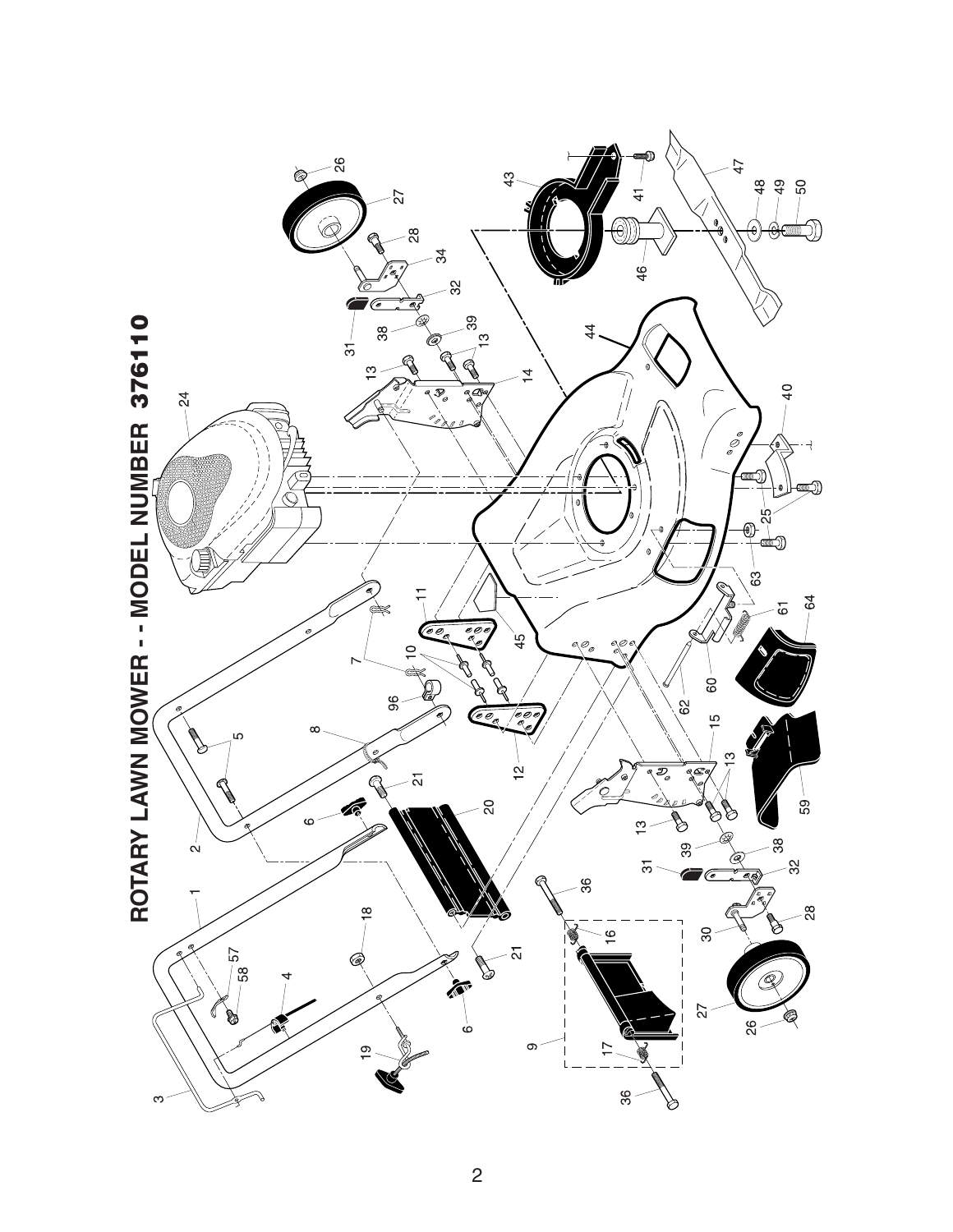| KEY<br>NO.     | PART<br>NO.       | MOWER - - MODEL NUMBER<br>ROTARY LAWN<br><b>DESCRIPTION</b>              | KEY<br>NO.    | PART<br>NO. | <b>DESCRIPTION</b><br>376110                    |
|----------------|-------------------|--------------------------------------------------------------------------|---------------|-------------|-------------------------------------------------|
|                |                   |                                                                          |               |             |                                                 |
|                | 94200X479         | Upper Handle                                                             | 32            | 175060X004  | Selector Spring                                 |
|                | 51721X479         | Lower Handle                                                             | ನೆ            | 89597X004   | Axle Arm Assembly, Rear, LH                     |
|                | 94199X428         | Control Bar                                                              | 36            | 184193      | Bolt, Rear Door                                 |
|                | 183567            | Engine Zone Control Cable                                                | 88            | 176185      | Washer, Step 11/32 x 1-3/8 x 7/32               |
|                | 191574            | Handle Bolt                                                              | 39            | 176235      | Push Nut                                        |
|                | 189713X428        | Handle Knob                                                              | 유             | 88839X004   | Mounting Bracket, Debris Shield                 |
|                | 51793             | Hairpin Cotter                                                           | $\frac{4}{1}$ | 192325      | Screw, Debris Shield                            |
|                | 66426             | Wire Tie                                                                 | $\frac{3}{4}$ | 188784      | Debris Shield                                   |
|                | 180479            | Kit, Rear Door (Includes Key Numbers 16 and 17)                          | 4             | 195571      | Kit, Lawn Mower Housing                         |
|                | 128415            | Pop Rivet                                                                |               |             | (Includes Key Numbers 11, 12 and 45)            |
|                | 175069X479        | Support Bracket, LH                                                      | 45            | 404763      | Danger Decal                                    |
| $\frac{1}{2}$  | 175070X479        | Support Bracket, RH                                                      | $\frac{4}{6}$ | 189179      | Blade Adapter / Pulley                          |
|                | 17060410          | Screw, Tapping 1/4-20 x 5/8                                              | 47            | 189028      | Blade, 21"                                      |
|                | 175082X479        | Handle Bracket Assembly, LH                                              | $\frac{8}{4}$ | 851074      | Hardened Washer                                 |
|                | 175081X479        | Handle Bracket Assembly, RH                                              | $\frac{9}{4}$ | 850263      | Helical Washer                                  |
| $\frac{6}{1}$  | 180071            | Spring, Rear Door, LH                                                    | 50            | 851084      | Hex Head Machine Screw, Grade 8, 3/8-24 x 1-3/8 |
|                | 180072            | Spring, Rear Door, RH                                                    | 57            | 850733X004  | Bracket, Upstop                                 |
|                | 132004            | Nut, Hex 1/4-20                                                          | 58            | 750634      | Screw #10-24 x 1/2                              |
|                | 194788            | Rope Guide                                                               | 59            | 175071      | Discharge Deflector                             |
|                | 189005            | Rear Skirt                                                               | 8             | 175735      | Hinge Bracket                                   |
| 24             | 88652             | Hinge Screw 1/4-20 x 1-1/4                                               | 61            | 193000      | Spring                                          |
| $\frac{5}{4}$  |                   | Engine, Briggs & Stratton, Model Number 123K02                           | 8             | 175650      | Rod, Hinge                                      |
|                |                   | For engine service and replacement parts,                                | යි            | 73800400    | Keps Locknut 1/4-20                             |
|                |                   | call Briggs & Stratton at 1-800-233-3723)                                | 3             | 175066      | Mulcher Door                                    |
| 25             | 150406            | Hex Head Thread Rolling Screw 3/8-16 x 1-1/8                             | 86            | 197991      | Clip, Cable                                     |
| 88             | 83923             | Hex Flange Nut                                                           |               | 404764      | Warning Decal (not shown)                       |
| 22             | ्<br>स<br>193909X | Wheel & Tire Assembly                                                    |               | 193733      | Operator's Manual, English                      |
| 28             | 189312            | Shoulder Bolt 5/16-18 x 1-21/64                                          |               | 193743      | Operator's Manual, Spanish                      |
| 30             | 189596X004        | Axle Arm Assembly, Rear, RH                                              |               | 405295      | Replacement Parts Manual                        |
| $\overline{5}$ | 87877             | Selector Knob                                                            |               |             |                                                 |
|                |                   | NOTE: All component dimensions given in U.S. inches. 1 inch = $25.4$ mm. |               |             |                                                 |

IMPORTANT: Use only Original Equipment Manufacturer (O.E.M.) replacement parts. Failure to do so could be hazardous, damage your lawn mower and void your warranty. **IMPORTANT:** Use only Original Equipment Manufacturer (O.E.M.) replacement parts. Failure to do so could be hazardous, damage your lawn mower and void your warranty. **NOTE:** All component dimensions given in U.S. inches. 1 inch = 25.4 mm.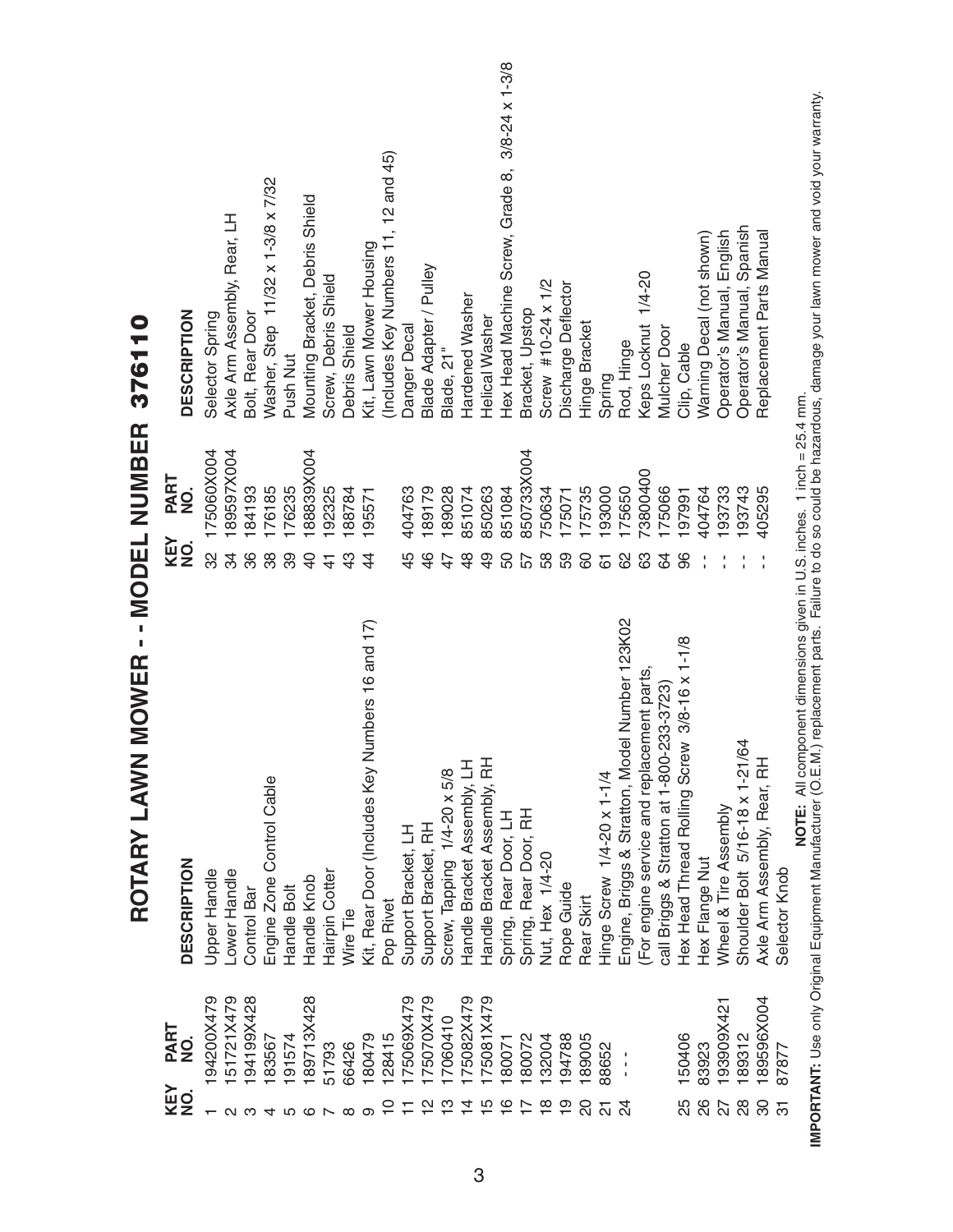